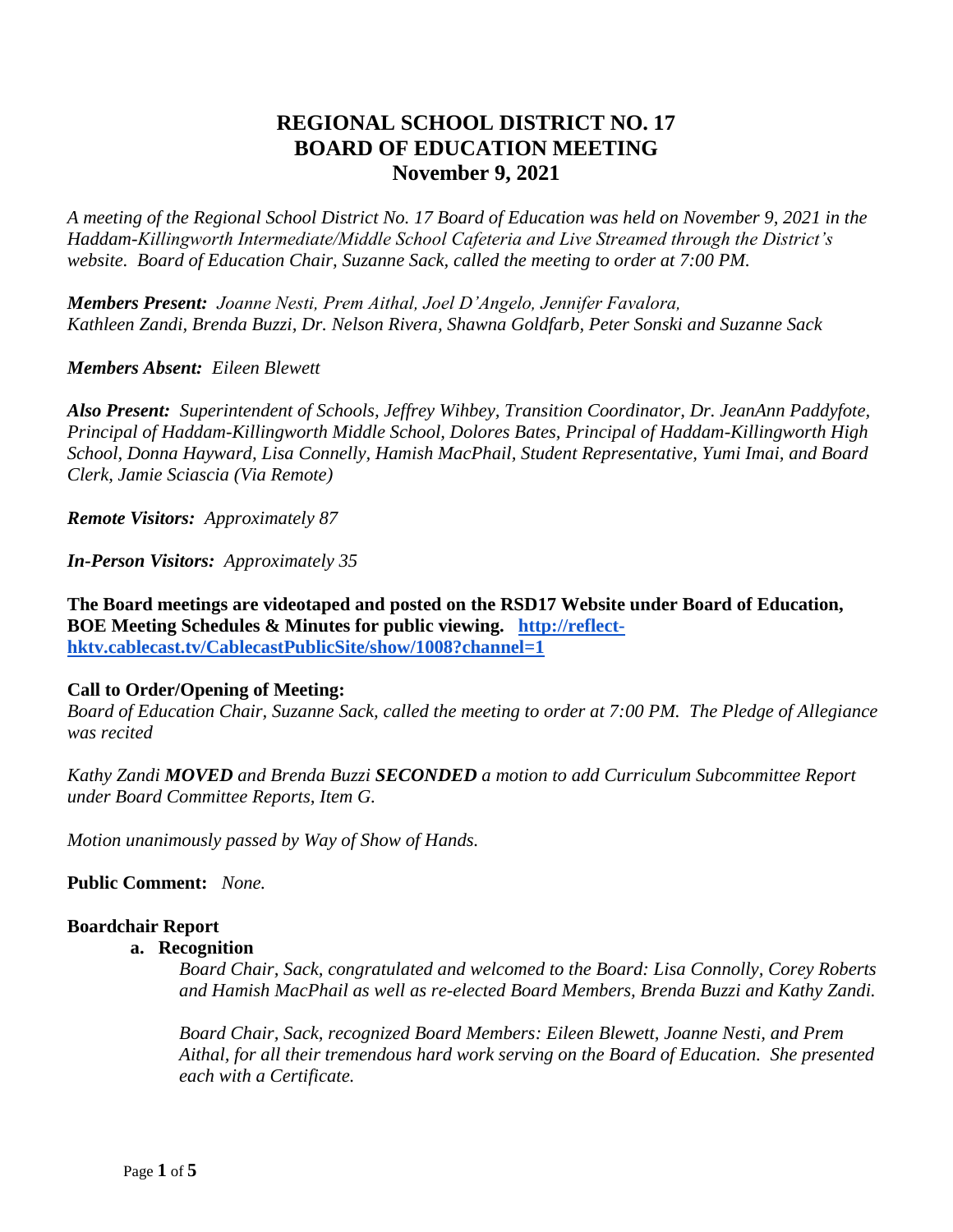# **Superintendent's Report A. Cougar Pride**

## **a. HKMS Unified Sports**

*Principal Dolores Bates updated the Board. She spoke about the Unified Sports Program at the Middle School. The following Coaches were recognized: Becky Templeton and Andrea Darmanin. The following Team Members were recognized: Aedan Tenbrunsel, Elvie Buller, Jessica Mancarella, Ian Young, Molly O'Rourke, Alex O'Rourke, Zach Goldfarb, and Jonathan Saraceno, Robert Krahn and Eli Krahn.*

## **b. HKHS Cross Country Boys and Girls Class SS Champions**

*Superintendent Wihbey recognized the following Girls Cross Country Students: Sydney Adelberg, Isabel Berardino, Ava DiMatteo, Chloe Lacoss, Brianna Minervino, Keira Sehl-Albert, and Charlotte Selmer.*

*Superintendent Wihbey recognized the following Boys Cross Country Students: Evan Baird, Jack Cozean, Caleb Freeman, Andrew Hedges, Alexander Lara, Colton Merola, and Tyler Robinson.*

### **B. Entry Updates**

*Superintendent Wihbey updated the Board. He spoke about his completion of his Entry Visits this week and will share what he has learned with the Board in December.* 

*Superintendent Wihbey spoke briefly about HKIS holding their Fall Festival which was a huge success, Strategic Planning Survey, HKHS Drama presented Clue which was a great performance, 21 Students from HKHS were inducted into the HKHS National Honor Society, KES New Playground Installation, HKHS Student Council held a Red Cross Blood Drive for students and staff, Also, he spoke briefly about the Department of Social Services using the Aperture Assessment System to monitor all students Social and Emotional Learning. In addition, Sparkler, which is a mobile app, is a free resource for parents to monitor their child's development at 0-5 age range.*

### **C. Screen and Stay**

*Superintendent Wihbey updated the Board. He spoke about Screen and Stay Protocols that were recently passed by the Connecticut Department of Public Health.*

### **Student Representatives:**

*Yumi updated the Board. She spoke about HKHS holding an Internet Safety Assembly, gave an update on HKHS Sports and Music, and advised that the Choral and Band Concerts will be held in December both virtually and in-person.*

*Principal Donna Hayward, Principal Dolores Bates and Student Representative, Yumi Imai left the meeting at approximately 7:50 p.m.*

## **Board Committee Reports and Future Meetings**

- **A. Facilities Subcommittee**  *Vice-Chair, Sonski, updated the Board. The Committee is continuing their work in reviewing the Assessment Report from Tecton.*
- **B. Finance Subcommittee** *No Report.*

### **C. Policy Subcommittee**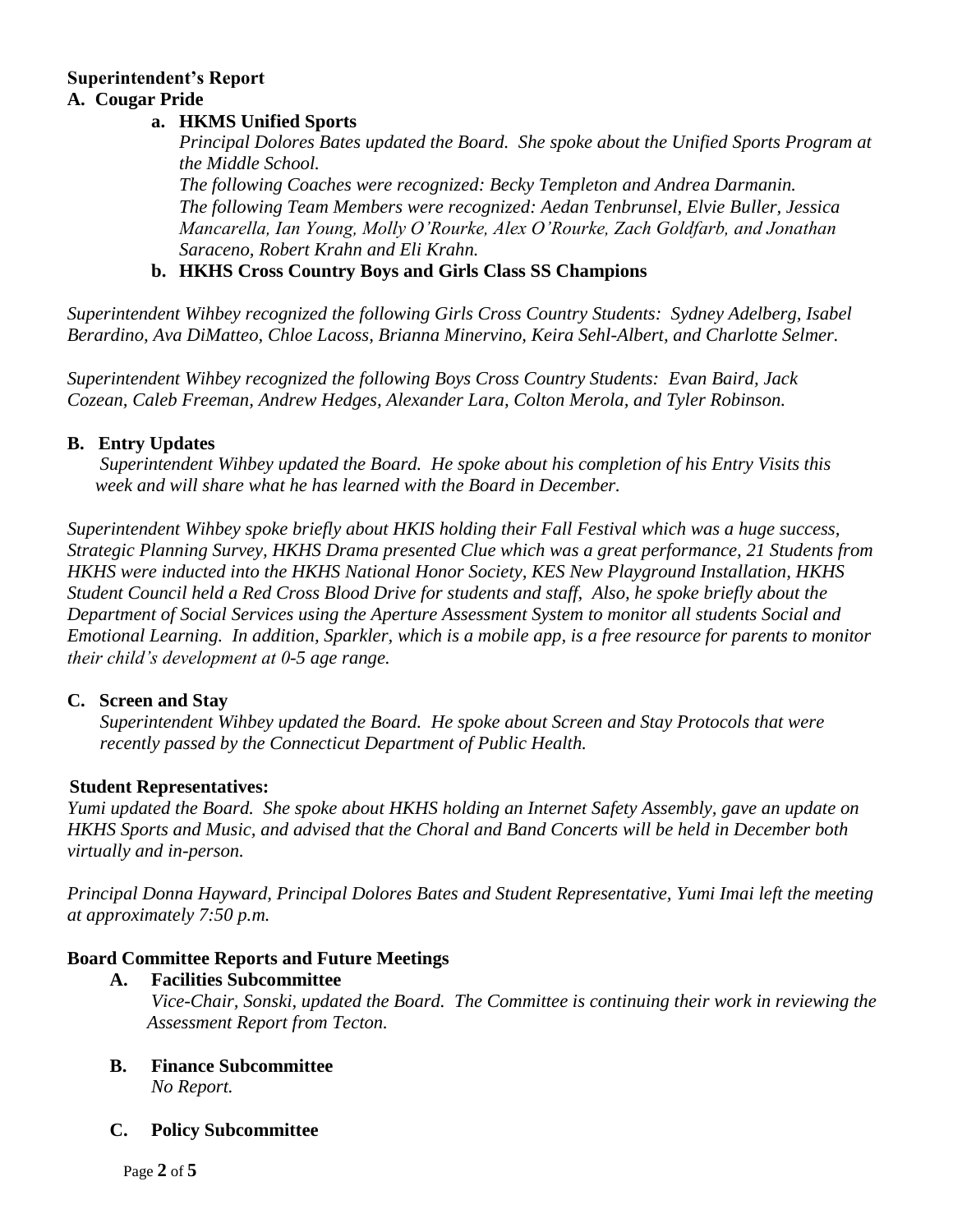*Joanne Nesti will update the Board under Old Business – Policies for Deletion and Approval. She thanked Dr. Paddyfote, and Board Members, Joel D'Angelo and Dr. Nelson Rivera for all their hard work on the Policy Committee.*

## **D. Communications Subcommittee**

*Jennifer Favalora updated the Board. She spoke about the new Communications Email to sign up for news from either the Town of Killingworth and Town of Haddam as well as the District news. She briefly spoke about future Subcommittee Meeting Schedules.*

**E. Personnel and Evaluation Subcommittee** *No Report.*

### **F. Strategic Planning Subcommittee**

*Prem Aithal updated the Board. He spoke about the Survey that went out to Community Members and briefly touched on preparing a Transition Checklist.* 

#### **G. Curriculum Subcommittee**

*Kathy Zandi updated the Board. She spoke briefly about HKHS History Textbook Proposal and associated costs. The Textbook will be at Central Office for Board Members viewing as a "First Read" and will come back to the Board for approval.* 

#### **Board Liaison Reports:**

### **A. Healthy Communities – Healthy Kids Council**

*Jennifer Favalora updated the Board. She spoke about how the Pumpkin Run that was successful, they are looking for a new Executive Director and hired a new Prevention Coordinator. Jen spoke briefly about the Mentoring Program, Stuff a Cruiser and Facilities Assessment.*

### **B. LEARN**

*No Report.*

### **C. Park & Recreation**

*Vice-Chair, Sonski, updated the Board. He spoke about how Park and Rec had a good Fall participation with all sports and activity programs and are looking forward to the Winter ones.*

### **D. Haddam Board of Selectmen**

*Vice-Chair, Sonski, updated the Board. He spoke about presenting the Board Summary, Selectmen having a robust discussion about Higganum Center and receiving a proposal for putting in a Multi-general playground at HES.* 

### **E. Killingworth Board of Selectmen**

*Kathy Zandi updated the Board. She* p*resented the Board Summary, advised of the New First Selectwoman, Nancy Gorski, and asked Nancy to publicize the new Haddam-Killingworth alerts.*

#### **Consent Agenda**

- A. Approval of the October 5, 2021 Board of Education Meeting Minutes
- B. Approval of the October 19, 2021 Board of Education Education Session Meeting Minutes
- C. Approval of the Disposal of obsolete Language Art Texts. Submitted by Dolores Bates. Principal of Haddam-Killingworth Middle School.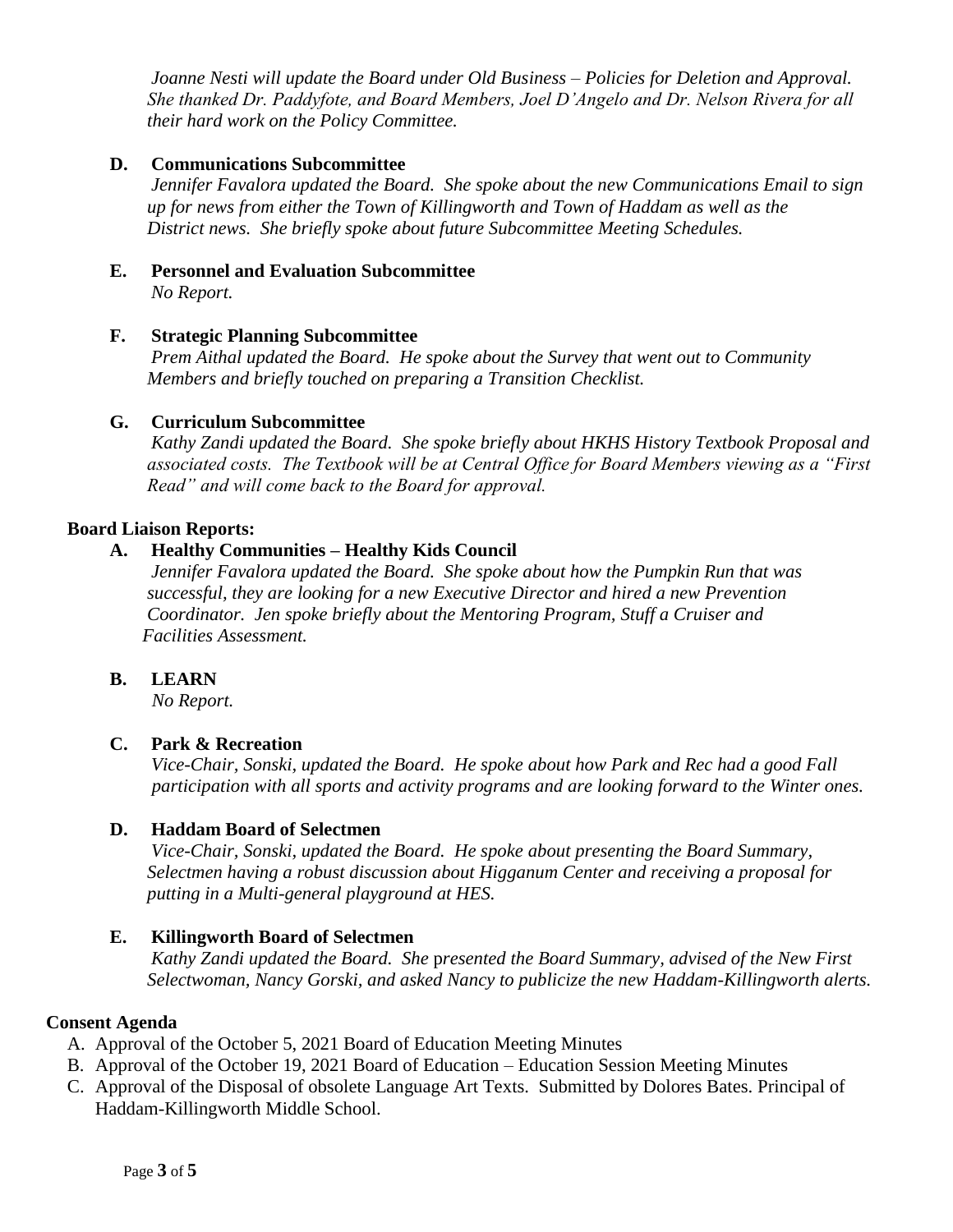- D. Approval of a donation in the amount of \$1,000 from HKMS PTO to be deposited into the Student Activity Fund (8<sup>th</sup> Grade Field Trips). Submitted by Dolores Bates. Principal of Haddam-Killingworth Middle School.
- E. Approval of a donation in the amount of \$1,000 from HKMS PTO to be deposited into the Student Activity Fund (6<sup>th</sup> Grade Field Trips). Submitted by Dolores Bates. Principal of Haddam-Killingworth Middle School.
- F. Approval of a donation in the amount of \$1,000 from HKMS PTO to be deposited into the Student Activity Fund  $(7<sup>th</sup>$  Grade Field Trips). Submitted by Dolores Bates. Principal of Haddam-Killingworth Middle School.
- G. Approval of a donation in the amount of \$1,000 from HKIS PTO to be deposited into the Student Activity Fund (4<sup>th</sup> Grade Field Trips). Submitted by Eric Larson. Principal of Haddam-Killingworth Intermediate School.
- H. Approval of a donation in the amount of \$1,000 from HKIS PTO to be deposited into the Student Activity Fund (5<sup>th</sup> Grade Field Trips). Submitted by Eric Larson. Principal of Haddam-Killingworth Intermediate School.
- I. Approval of transfer of designated representative for the CSDE Nutrition Program from Holly Hageman to Jeffrey Wihbey, Superintendent.
- J. First Read Policies and Items of Information.

## **To Access First Read Policies, please click on the link below:**

**[https://drive.google.com/drive/folders/1u8wtwMrhh-xzZXQkmAkH8jH3mKH\\_oy](https://drive.google.com/drive/folders/1u8wtwMrhh-xzZXQkmAkH8jH3mKH_oy-s?usp=sharing_eil_m&ts=61842f3c)[s?usp=sharing\\_eil\\_m&ts=61842f3c](https://drive.google.com/drive/folders/1u8wtwMrhh-xzZXQkmAkH8jH3mKH_oy-s?usp=sharing_eil_m&ts=61842f3c)**

*Shawna Goldfarb MOVED and Kathy Zandi SECONDED a motion to accept the Consent Agenda Items A-J as presented with gratitude.*

*Motion passed unanimously 10-0-0 by the following Votes:*

| Kathleen Zandi YES              |                | NO. | Shawna Goldfarb YES $\sqrt{}$ |            | NO. |  |
|---------------------------------|----------------|-----|-------------------------------|------------|-----|--|
| Peter Sonski                    | <b>YES</b>     | NO. | Jennifer Favalora YES         |            | NO. |  |
| Dr. Nelson Rivera YES $\sqrt{}$ |                | NO. | Joel D'Angelo                 | <b>YES</b> | NO. |  |
| Eileen Blewett                  | Absent         |     | Brenda Buzzi                  | <b>YES</b> | NO. |  |
| Joanne Nesti                    | YES $\sqrt{ }$ | NO. | Prem Aithal                   | YES        | NO  |  |
|                                 |                |     | <b>Suzanne Sack</b>           | YES        | NO  |  |

### **Old Business:**

A. Policies Recommended for Deletion as noted on Exhibit A - dated 11-9-21 Policies Recommended for Approval as noted on Exhibit A - dated 11-9-21

*Joanne Nesti MOVED and Brenda Buzzi SECONDED a motion to approve the Policies Recommended for Deletion as noted on Exhibit A - dated 11-9-21.*

*Motion passed unanimously 10-0-0 by the following Votes:*

| Kathleen Zandi YES $\sqrt{}$      |        | NO. | Shawna Goldfarb YES $\sqrt{}$ |      | NO. |  |
|-----------------------------------|--------|-----|-------------------------------|------|-----|--|
| Peter Sonski                      | YES.   | NO. | Jennifer Favalora YES         |      | NO. |  |
| Dr. Nelson Rivera YES $\sqrt{NO}$ |        |     | Joel D'Angelo                 | YES  | NO. |  |
| Eileen Blewett                    | Absent |     | Brenda Buzzi                  | YES. | NO. |  |
| Joanne Nesti                      | YES-   | NΩ  | Prem Aithal                   | YES  | NΟ  |  |
|                                   |        |     | <b>Suzanne Sack</b>           | YES  | NO  |  |